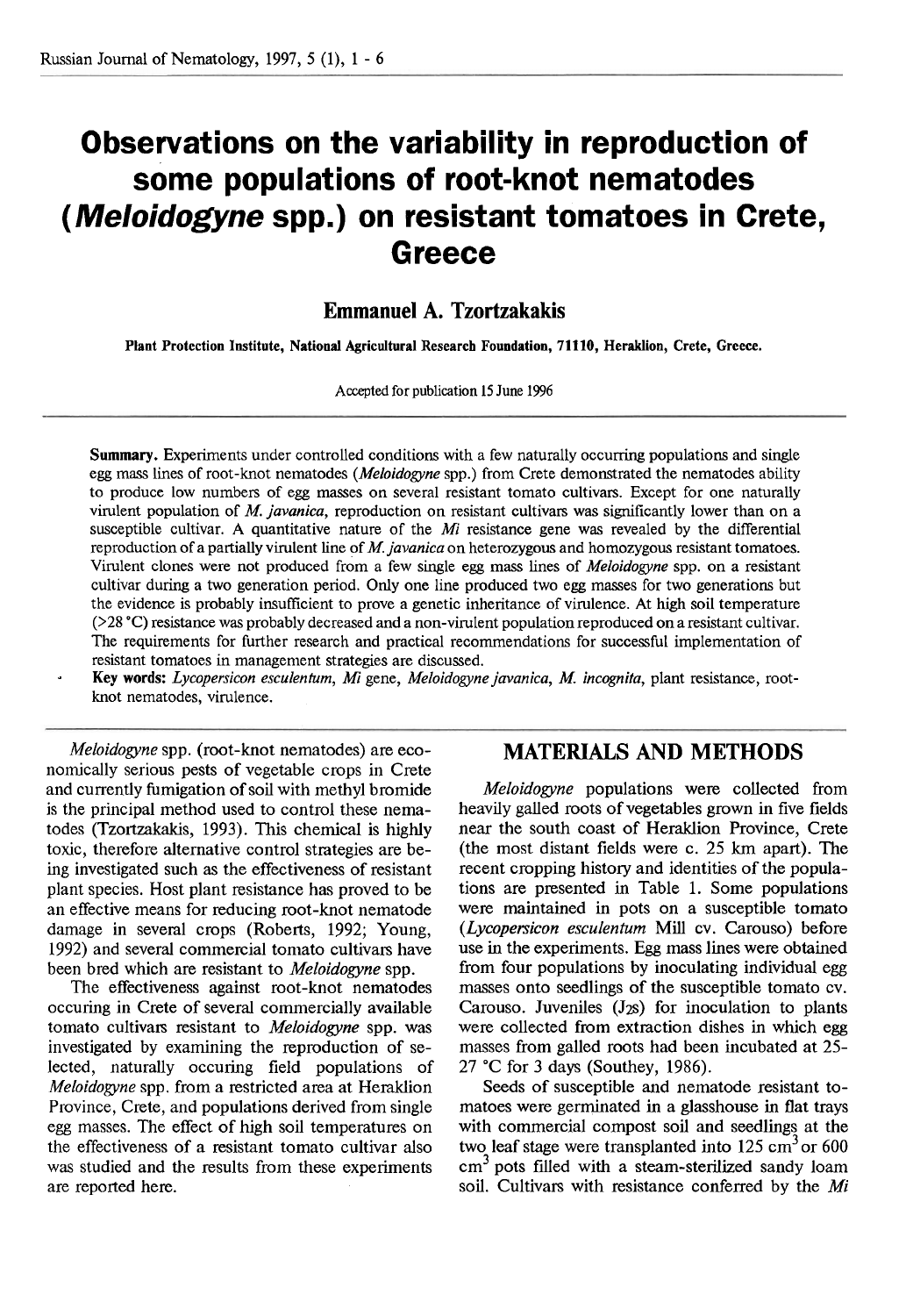gene, were selected on the basis of infomation supplied by commercial seed companies (infomation in Tables  $2 \& 3$ ). After 5-10 days the plants were inoculated by introducing 200-300 juveniles (J<sub>2S</sub>) per replicate with the 125 cm<sup>3</sup> pots and 600-700 with the  $600 \text{ cm}^3$ . Inoculated plants were transferred to a controlled environment room which provided soil temperature of 24-26 "C, with a 16 h photoperiod. During the growing period the plants were watered as required and fertilized twice per month with a nutrient solution (Complesal 5-8- 10 NPK). After c. 6-8 weeks the plants were uprooted, the roots washed free from soil and the number of egg masses counted under a stereoscopic microscope.

Four experiments were done as described in the Results section and the data were subjected to ANOVA with the least significant differences ( $P\leq0.01$ ) and  $P\leq 0.001$ ) calculated amongst the treatment means. Data were transformed to square roots  $(\sqrt{x})$ or  $\sqrt{(x+1)}$  when  $x=0$ ) where the value for the standard error of a mean was higher than the mean value (Mead & Curnow, 1990).

## **RESULTS**

#### **Experiment 1. Variability in reproduction of field populations and single egg mass lines of** *Meloidogvne*  **spp. on resistant tomatoes.**

The reproduction of four field populations (populations 1-4) was compared on the cv. Carouso (susceptible) and three tomato cultivass heterozygous for the *Mi* resistance gene (Table 2). All populations reproduced to differing extents on the three resistant tomato cultivars; the number of egg masses produced by population 1 did not differ between the susceptible and resistant cultivars whereas with populations 2, 3 and 4 it was significantly lower. Population 4, which came from cucumber following a resistant tomato cultivar was next most virulent after population 1. Populations 2 and 3, which were from fields which had not grown a resistant crop in the previous 2 years were the least virulent.

The reproduction of 20 single egg mass lines (ten each from populations  $3$  and  $5$ ) were compared on susceptible (cv. Dornbito) and resistant (cv. Menglo, heterozygous for the *Mi* gene) tomatoes. Six of the ten single egg mass lines from *M. javanica* population 3 produced one, or a maximum of two egg masses, on the resistant cultivar. When the egg masses were reinoculated on the same cultivar one line produced two egg masses and all the others produced none. Although both populations produced many egg masses on cv. Dombito the other ten single egg mass lines from population  $5$  did not produce any egg masses on resistant cv. Menglo.

Population 2 reproduced only slightly on pepper cv. California Wonder and a line was established. from a single M. *incognita* egg mass. This line was increased on pepper and batches of 300 J<sub>2s</sub> were used to infect seedlings of the susceptible tomato cv. Carouso and eight resistant cultivars (Scala, 7352 Silco, Myrto, Menglo, Rakata, GC ,785, GC 788 Alpado and Bermuda). After 7 weeks no reproduction was observed on any of the resistant cultivars whereas on susceptible tomato an average of 35 egg masses per plant were produced.

#### **Experiment 2. Variability in reproduction of three single egg mass lines of M.** *javanica* **and** *a* **line of**  *Meloidogyne* **spp. on resistant tomatoes.**

Three single egg mass lines of *M. javanica* were raised on susceptible tomato from populations 1 and 3 (two from population 1 and one from population 3). The lines had been characterized by their morphology and by the North Carolina differential host test (Haitman & Sasser, 1985; Jepson, 1987). The two lines from population 1 (1HVa and 1HVb) had been previously characterized as highly virulent due to their high reproductive rates (which did not differ significantly from that obtained with the susceptible cultivar) on 14 resistant tomato cultivars [Scala, 7352 Silco, 7353, 7358 (Rijk Zwaan), Menglo, Myrto, Rakata, W 1964, W 1967, W 2913 (De Ruiter Seeds), GC 785, GC 788 Alpado, 399 (Sluis & Groot Sandoz Seeds) and Bermuda (Enza Zaden BV)] at a soil temperature of 22-24 "C. The line from population 3 (3AV) had been characterized as avirulent due to the absence of galls and egg masses on any of the above resistant cultivars (Tzortzakakis & Gowen, 1996). A fourth line, an undetermined *Meloidogyne*  spp., was derived from population 5. This line was also avirulent as it did not reproduce on resistant tomato cv. Menglo in the previous test. The reproduction of these four lines was tested to determine their virulence on six resistant tomato cultivars which are commonly grown in Crete (Table 3).

Lines 1 HVa and 1HVb were consistently virulent on the six resistant cultivars tested and produced as many egg masses on the resistant as on the susceptible cultivars. Line 3AV and the avirulent line of *Meloidogyne* spp. from population 5 produced none, or only a few egg masses on the resistant tomato cultivars.

#### **Experiment 3. Reproduction of a high and low virulent line of M.** *javanica* **on a heterozygous resistant hybrid and two homozygous resistant inbred lines of tomato.**

With the tomato hybrid  $F_1$  Scala, resistance to root-knot nematodes is conferred by the *Mi* gene in a heterozygous state and two **Fg** inbred lines deriving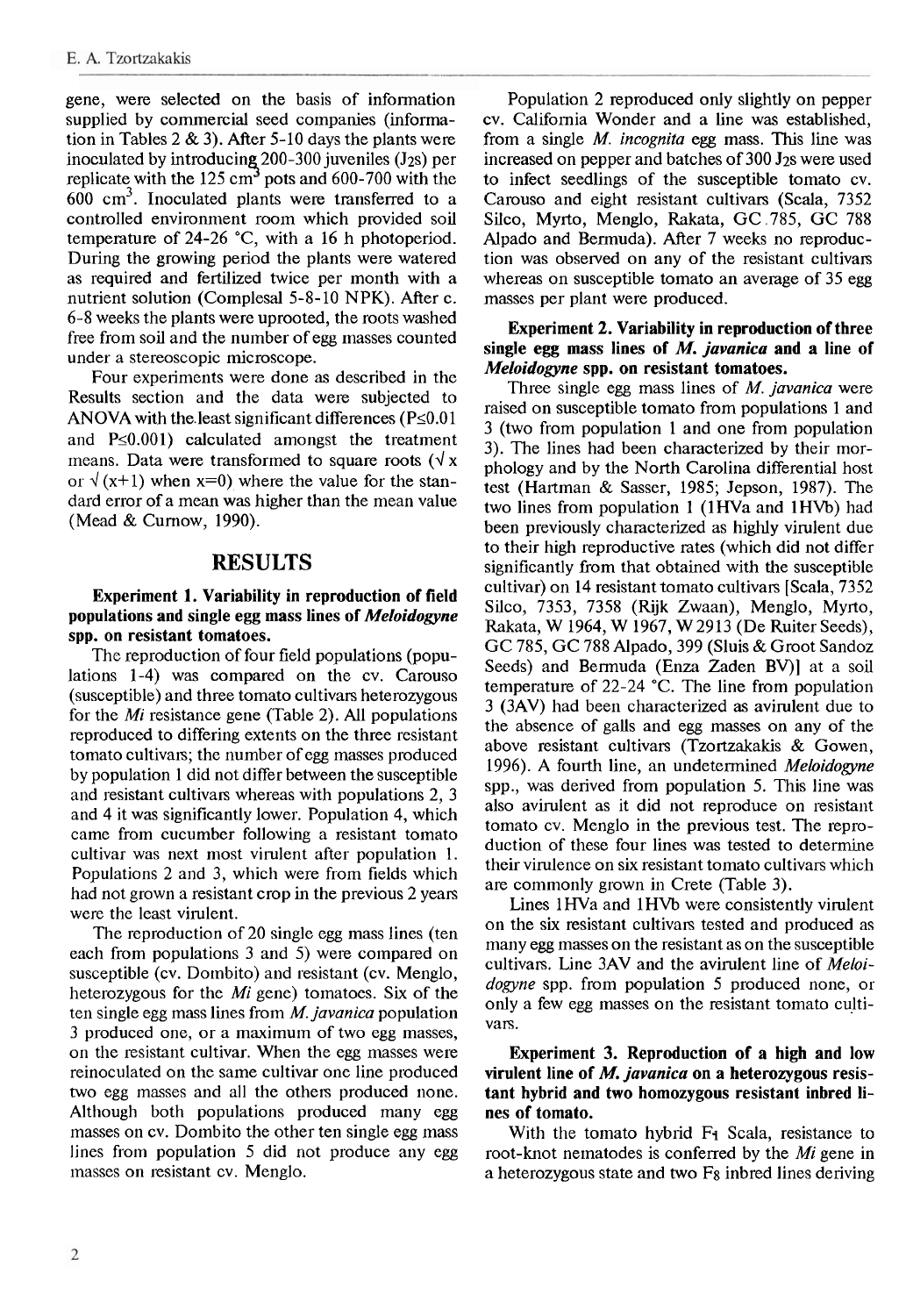|  |  |  |                                                        |  | Table 1. Origins and identities of root-knot nematode populations (identification based on |  |
|--|--|--|--------------------------------------------------------|--|--------------------------------------------------------------------------------------------|--|
|  |  |  | the morphology of perineal patterns of 15-20 females). |  |                                                                                            |  |

| Population | Host origin        | Crops in previous two years     | Identity                                                             |  |
|------------|--------------------|---------------------------------|----------------------------------------------------------------------|--|
|            | Resistant tomato   | Resistant tomato                | M. javanica                                                          |  |
| 2          | Cucumber           | Susceptible tomato and cucumber | $M.$ javanica, with a few $M.$ incognita and an<br>intermediate form |  |
| 3          | Susceptible tomato | Susceptible tomato              | M. javanica                                                          |  |
|            | Cucumber           | Resistant tomato and cucumber   | M. javanica, with a few M. incognita and an<br>intermediate form     |  |
|            | Susceptible tomato | Susceptible tomato and cucumber | M. javanica, with a few M. incognita and an<br>intermediate form     |  |

**Table 2.** Number of egg masses on a susceptible (Carouso) and three heterozygous resistant tomato cultivars infected by 300 J2s from four populations of *Meloidogyne* spp. (mean of four replicates).

| Tomato        | Seed Company    | Population 1 | Population 2    | Population 3     | Population 4     |
|---------------|-----------------|--------------|-----------------|------------------|------------------|
| Carouso (S)   |                 | 31.75(5.56)  | 27.00(5.11)'    | 48.50(6.84)      | 40.00(6.22)'     |
| Menglo $(R)$  | De Ruiter Seeds | 37.75 (5.94) | $1.25(1.13***)$ | $1.25(1.13)***$  | $10.25(3.18)$ ** |
| Rakata (R)    | De Ruiter Seeds | 44.25 (6.63) | $7.00(2.52)$ ** | $2.50(1.54)$ *** | $4.75(2.09)***$  |
| Bermuda $(R)$ | Enza Zaden BV   | 37.00(6.03)  | $8.00(2.73)$ ** | $7.50(2.62)$ **  | $10.00(3.14)$ ** |
| <b>SED</b>    |                 | (0.97)       | (0.69)          | (0.84)           | (0.64)           |

Differences from the susceptible tomato based on LSD values; ( )' **ANOVA** on square root tranformed data; \*\* and \*\*\* significantly lower at  $P\leq 0.01$  and  $P\leq 0.001$  respectively.

**Table 3.** Number of egg masses on susceptible (Earley pak) and six resistant tomato cultivars heterozygous for the *Mi* gene by 200 J<sub>2</sub>s from four single egg mass line of *M. javanica* and *Meloidogyne* spp. (mean of five replicates).

| Tomato<br>Seed Company |                 |           | Meloidogyne spp. |                  |                  |
|------------------------|-----------------|-----------|------------------|------------------|------------------|
|                        |                 | Line 1HVa | Line 1HVb        | Line3AV          | Lines            |
| Earley pak $(S)$       |                 | 31.60     | 23.00            | 31.20(5.63)'     | 24.20 (4.97)'    |
| Veronica (R)           | Rijk Zwaan      | 21.80     | 24.20            | $0.00(1.00)$ *** | not tested       |
| Adelina $(R)$          | Rijk Zwaan      | 27.20     | 31.00            | $0.20(1.08)$ *** | $1.00(1.34)$ *** |
| 2001(R)                | Agrosystem      | 30.20     | 26.80            | $0.00(1.00)$ *** | $00.0(1.00)$ *** |
| Kastalia (R)           | <b>Bruisma</b>  | 22.60     | 28.20            | $00.0(1.00)$ *** | $00.0(1.00)$ *** |
| DRW 3544 (R)           | De Ruiter Seeds | 35.80     | 33.80            | $00.0(1.00)$ *** | $0.80(1.24)$ *** |
| DRW 3386 (R)           | De Ruiter Seeds | 35.60     | 25.60            | $00.0(1.00)$ *** | $2.60(1.84)***$  |
| <b>SED</b>             |                 | 4.53      | 5.73             | (0.18)           | (0.30)           |

Data analysis as for Table 2; ( )' =  $\sqrt{(x+1)}$  transformations.

**Table 4.** Number of egg masses on a susceptible (Rutgers), a heterozygous resistant **(F1** Scala) and two homozygous resistant (F $_{8A}$  and F $_{8B}$ ) tomato cultivars inoculated with 600 J<sub>2</sub>s from two single egg mass lines of *M. javanica* (mean of six replicates).

| Tomato            | Line 1HVb | Line 3LV                         |
|-------------------|-----------|----------------------------------|
| Rutgers (S)       | 56.50     | 54.50 (7.41)'                    |
| $F_1$ Scala $(R)$ | 79.00     | $23.83(4.95)$ ***                |
| $F8A$ (R)         | 71.20     | $0.33$ $(1.13)$ *** <sup>+</sup> |
| $F_{8B}$ (R)      | 65.30     | $0.00(1.00)$ *** <sup>+</sup>    |
| <b>SED</b>        | 13.75     | (0.24)                           |

Data analysis as for Table 2; \*\*\* significantly lower than susceptible at P<0.001;  $^+$  significantly lower than the heterozygous at P<0.001; ( )' =  $\sqrt{(x+1)}$  transformations.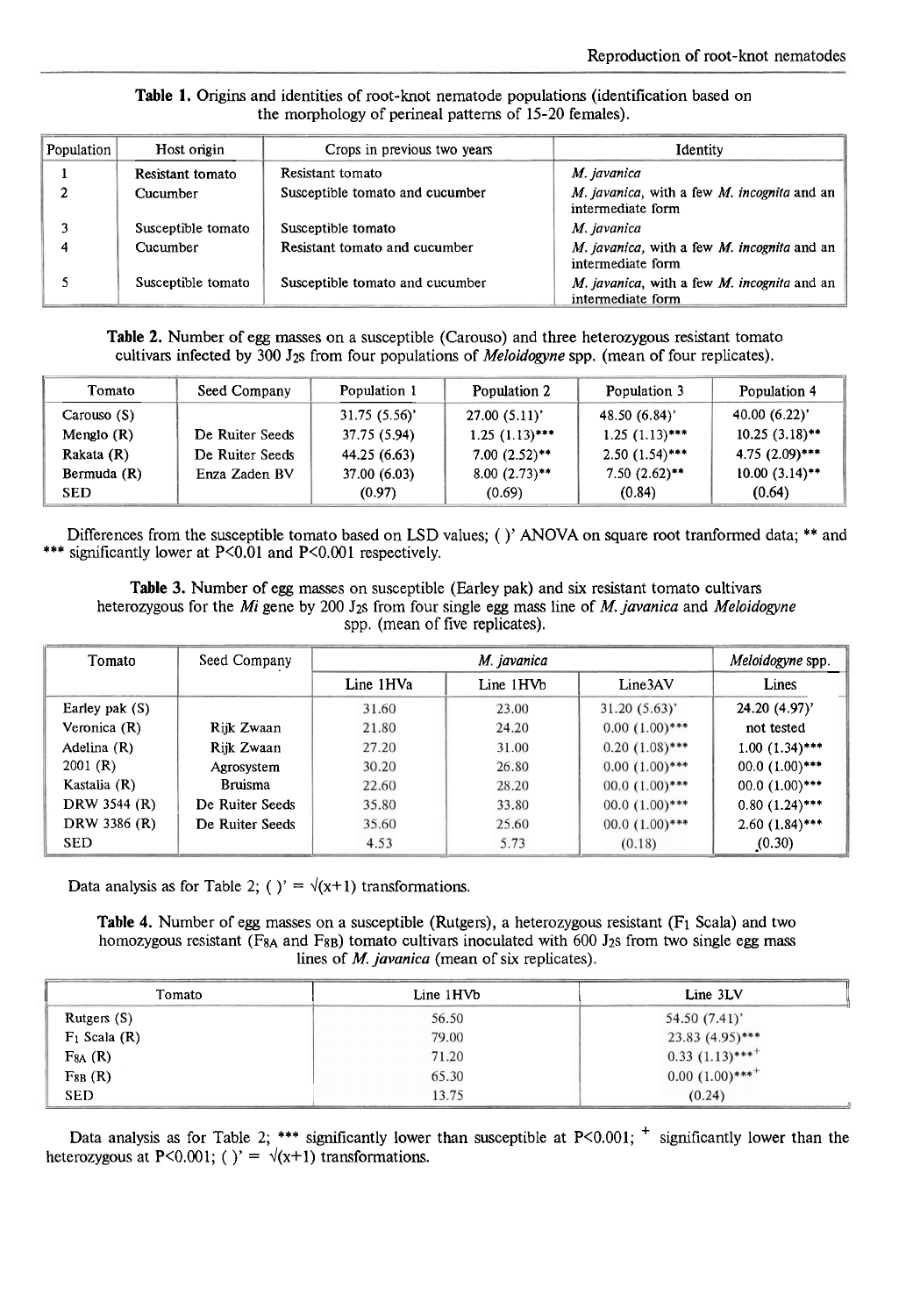**Table** 5. Numbers of invading, emigrating juveniles and egg producing females on roots of a susceptible (Carouso) and heterozygous resistant (Bermuda) tomato cultivar inoculated with  $700 \text{ J}_2$ s from a M. *javanica/M. incognita* population (mean of four replicates at soil temperature 28 to 31 **'C).** 

|                                  | Day after inoculation | Tomato       |                   | <b>SED</b> |
|----------------------------------|-----------------------|--------------|-------------------|------------|
|                                  |                       | susceptible  | resistant         |            |
| Numbers of invading juveniles    |                       | 67.50(8.20)  | $10.50(3.18)$ *** | (0.40)     |
|                                  | 18                    | 79.00 (8.76) | $25.25(5.01)$ **  | (0.87)     |
| Numbers of emerging juveniles    | $4 - 10$              | 10.00(2.79)  | $36.50(5.91)$ **  | (0.90)     |
| Numbers of egg producing females | 30                    | 79.00 (8.76) | $28.00(5.25)$ **  | (0.92)     |

Data analysis as for Table 2; \*\* and \*\*\* significantly lower at  $P<0.01$  and  $P<0.001$  respectively.

from this hybrid ( $F_{8A}$  and  $F_{8B}$ ) had been developed with homozygous resistance by the Rijk Zwaan seed company (P.L.J. Egelmeers, Plant Breeder, Rijk Zwaan, personal communication). The reproduction of two single egg mass lines of  $M$ . javanica previously characterized as lines of high (1HVb) and low (3LV) virulence (Experiment 2, Tzortzakakis & Gowen, 1996) were compared on the susceptible tomato Rutgers, the heterozygous resistant Scala and the homozygous resistant  $F_{8A}$  and  $F_{8B}$ . The lines were derived from populations 1 and 3 with high and low virulence respectively.

On the heterozygous resistant tomato, line 3LV produced significantly fewer egg masses than on the susceptible (Table 4). However, on the homozygously resistant F<sub>8B</sub> it produced no egg masses and on  $F_{8A}$  the number of egg masses produced was very small and significantly less than on the heterozygously resistant cv. Scala. In contrast, reproduction of the virulent line lHVb did not differ between any of the cultivars tested (Table 4).

#### **Experiment 4. Invasion and development of juveniles of an avirulent population of Meloidogyne spp. on susceptible and resistant tomato cultivars at a soil temperature 28 "C.**

Juveniles from a mixed population of M. javanica/ M. incognita (population 5) were inoculated into pots filled with steam-sterilized soil and planted with seedlings of susceptible (Carouso) or resistant (Bermuda) tomato. Inoculation rates were c. 700 J2s per pot. Plants were maintained on a glasshouse bench for 2.5 months; the soil temperature in the pots ranged from 20 to 25 'C. Roots were examined after this period and the susceptible cultivar was heavily infected but on the resistant cultivar no galls or egg masses were found. Similarly, seedlings inoculated with the same population were also transferred to a growth chamber with soil temperatures ranging from 28 to 31 °C and with a 16 h photoperiod. Four replicate plants from each treatment were uprooted 4 and 18 days after inoculation, the roots washed free from soil, stained with acid fuchsin and the number of invading juveniles counted under a stereoscopic microscope (Southey, 1986). To determine emergence rates of juveniles from roots, four seedlings were thoroughly washed free from soil (to remove any juveniles adhering to the root surface) and incubated in beakers containing  $50 \text{ cm}^3$  of water for 6 days. The emerging juveniles were collected daily on a  $20 \mu m$ aperture mesh sieve and counted. The number of egg masses per root after 30 days was determined in a further four replicates.

Juveniles invaded the resistant tomato at the high soil temperature. However, after one month their number and that of females producing eggs were significantly lower than on the susceptible cultivar. A significantly greater number of juveniles emerged from the roots of the resistant compared to that of the susceptible cultivar (Table 5).

# **DISCUSSION**

The experiments in this study were designed to examine virulence differences between populations and single egg mass lines of Meloidogyne spp. originating from five fields in a relatively small area in Heraklion Province, Crete. One population of  $M$ . javanica and two single egg mass lines derived from it were completely virulent on tomato heterozygous for the Mi resistance gene. Three of the populations, also mainly M. javanica, produced a few egg masses on the resistant tomatoes, but always significantly fewer (P<0.05) than on the susceptible cultivar; single egg mass lines gave either the same response or were completely avirulent.

The fully virulent population of M. javanica (population 1) and the respective single egg mass lines, came from a field where resistant tomato had been previously grown for 2 years. It is uncertain whether their virulence is natural or, as observed by (Castagnone-Sereno, 1994; Castagnone-Sereno *et*  al., 1994) it is the outcome of selection over several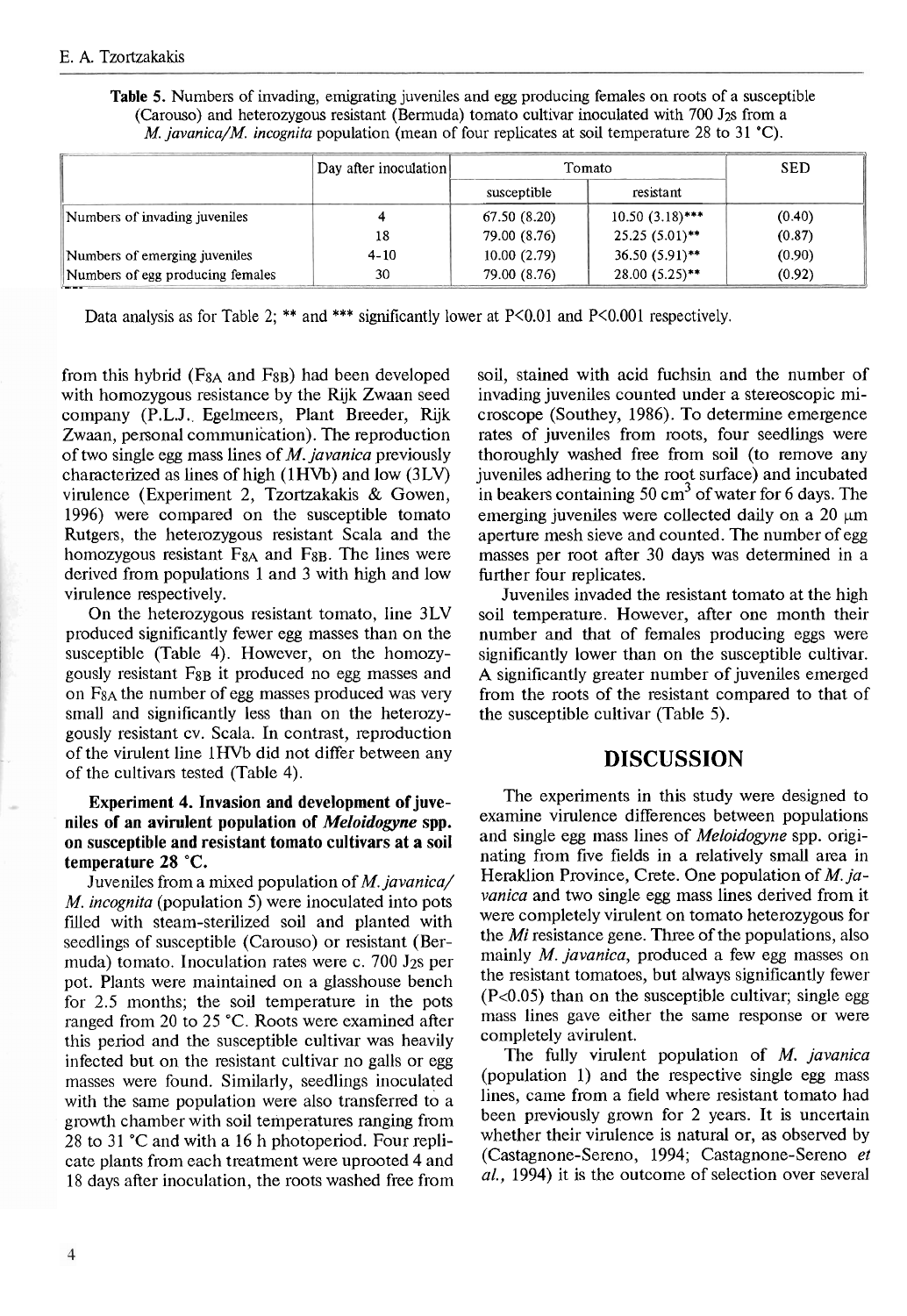generations on a resistant cultivar. However, although tested for only two generations, none of the six lines from the low virulent population 3 showed any capacity for increasing virulence. To determine whether this population has the capacity for further adaptation will probably require more generations of selection.

Although *M. javanica* was the dominant species in all populations, two contained some *M. incognita*  which reproduced on pepper cv. California Wonder which is an alternative crop to tomato. When an *M. incognita* line was inoculated onto resistant tomatoes, there was no reproduction indicating that rotations including resistant tomatoes and pepper might be used to reduce nematode damage, as the *M. javanica*  lines tested have only a limited ability to reproduce on pepper.(Tzortzakakis & TrudgiU, unpublished).

Perhaps the most interesting result was the observation that tomatoes homozygous for the *Mi* gene were more resistant than the heterozygous cultivars to a partially virulent line of *M. javanica.* This is the first time a quantitative or dose effect of the *Mi* gene has been reported. However, both the heterozygous and homozygous resistant tomato cultivars were equally susceptible to the fully virulent line. Even so, the reduced loss of resistance of *Mi* heterozygous tomato at temperatures 28 "C was confirmed, and this complicates their use in polythene tunnels in Crete during the summer.

. An experiment conducted in a polythene tunnel three years previously, with inoculum derived from the field site of population 5, revealed that growing a resistant tomato in nematode infested soil for one cropping season (March-July) significantly decreased damage to the following susceptible crop (Tzortzakakis & Gowen, 1994).

Resistant tomato cultivars could therefore, be of increasing value for managing root-knot nematode infestations in vegetable production areas of Crete, especially if the use of methyl bromide is restricted and nematicide applications are discouraged. However, virulence differences and high soil temperatures will probably complicate their use.

## **ACKNOWLEDGEMENTS**

I am grateful to Dr. D.L. Trudgill for critical review of the manuscript and for initiating my interest in variability of *Meloidogyne* virulence. The provision of seeds by Mr. P.L. Egelmeers (Rijk Zwaan) and the Greek Companies Agrosystem, Elanco Hellas, Hybridia Hellas, Rigakis Seeds and Spiros Spirou, and the assistance of Mr. N. Pediaditakis with collecting nematode populations are greatfully acknowledged.

# **REFERENCES**

- **Castagnone-Sereno, P. 1994.** Genetics of *Meloidogyne*  virulence against resistance genes from solanaceous crops. In: *Advances in Molecular Plant Nematology. (F.*  Lamberti, C.De Giori & D.McK. Bird. Eds.). pp. 261- 271. New York and London, Plenum Press.
- **Castagnone-Sereno, P., Wajnberg, E., Bongiovanni, M., Leroy, F.** & **Dalmasso, A. 1994.** Genetic variation in *Meloidogyne incognita* virulence against the tomato Mi resistance gene: evidence from isofemale line selection studies. *Theoretical and Applied Genetics* 88: 749-753.
- **Hartman, K.M.** & **Sasser, J.N. 1985.** Identification of *Meloidogyne* species on the basis of differential host test and perineal-pattern morphology. In: *An Advanced Treatise on Meloidogyne.* Vol. 11. *Methodology.* (K.R Barker, C.C. Carter & J.N. Sasser. Eds.). pp. 69-77. Raleigh, USA, North Carolina State University.
- **Jepson, S.B. 1987.** *Identification of Root Knot Nematodes (Meloidogyne species).* Wallingford, CAB International, UK. 252 pp.
- **Mead, R.** & **Curnow, R.N. 1990.** *Statistical Methods iri Agriculture and Experimental Biology.* pp. 104-124. London, Chapman and Hall.
- **Roberts, P.A. 1992.** Current status of the availability, development, and use of host plant resistance to nematodes. *Journal of Nematology* 24: 213-227.
- **Southey, J.F. 1986.** *Laboratoty Methods for Workwith Soil and Plant Nematodes.* London, HMSO, **MAFF** Reference Book 402. 202 pp.
- **Tzortzakakis, E.A. 1993.** Studies on the use of *Pasteuria penetrans* as a biocontrol agent of root-knot nematodes and its evaluation in integrated control on greenhouse vegetables. *PhD Thesis, University of Reading,* UK, 134- 143.
- **Tzortzakakis, E.A.** & **Gowen, S.R. 1994.** The evaluation of *Pasteuria penetrans* alone and in combination with oxamyl, plant resistance and solarization for control of *Meloidogyne* spp. on vegetables grown in greenhouses in Crete. *Crop Protection* 13: 455-462.
- **Tzortzakakis, E.A.** & **Gowen, S.R. 1996.** Occurrence of a resistance breaking pathotype of *Meloidogynejavanica*  on tomatoes in Crete, Greece. *Fundamental and Applied Nematology 19:* 283-288.
- **Young, L.D. 1992.** Problems and strategies associated with long-term use of nematode resistant cultivars. *Journal of Nematology* 24: 228-233.